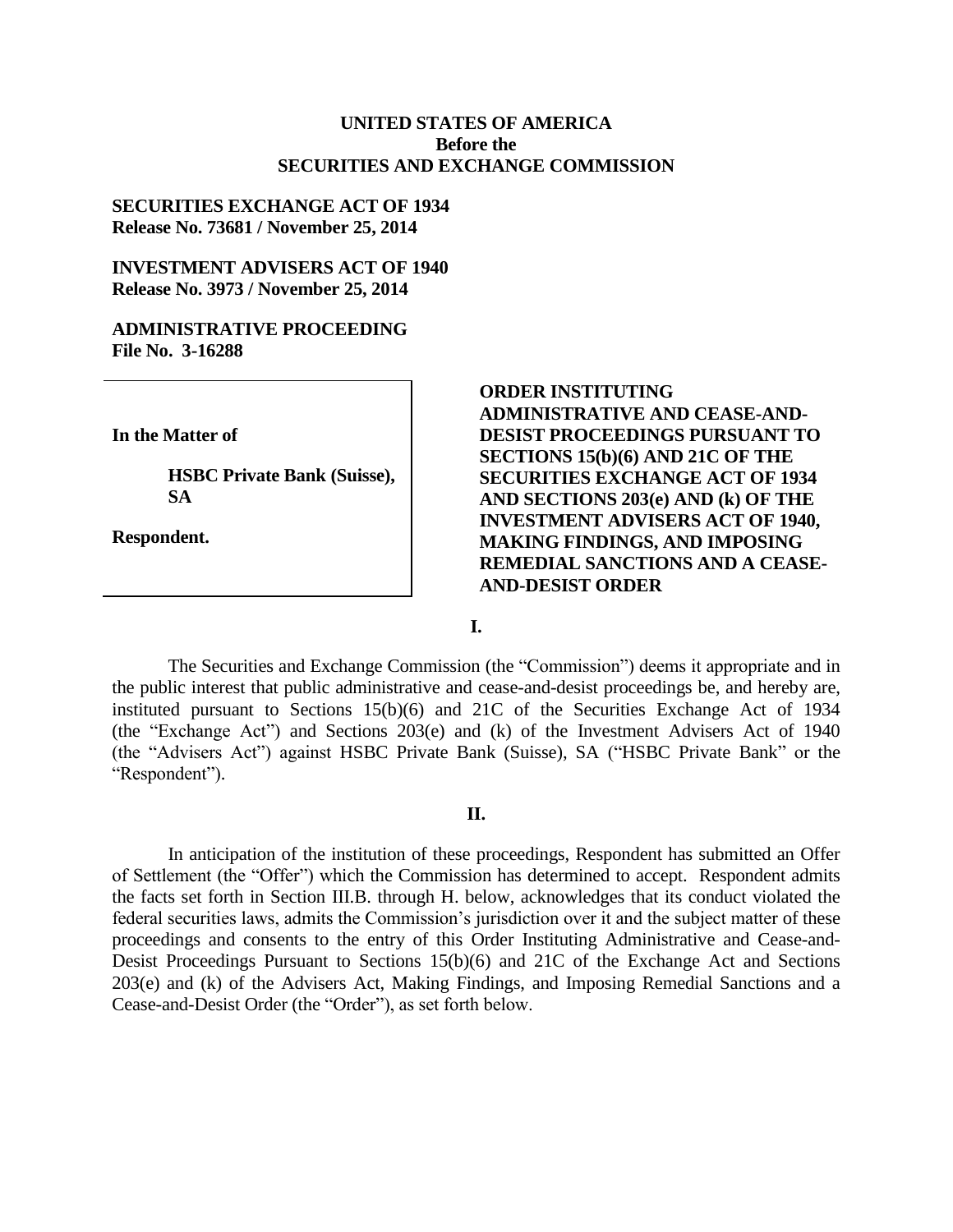On the basis of this Order and Respondent's Offer, the Commission finds<sup>1</sup> that:

## **A. Summary**

 $\overline{a}$ 

1. From at least 2003 until its exit in 2011 from its business of providing broker-dealer and investment advisory services to U.S. clients (the "U.S. cross-border securities business"), HSBC Private Bank, through actions of certain relationship managers ("RMs") employed by it, its predecessor ("HSBC Private Bank (Legacy)"), and HSBC Guyerzeller Bank AG ("HSBC Guyerzeller Bank"), which became a part of HSBC Private Bank in 2009, violated certain provisions of the federal securities laws by providing cross-border brokerage and investment advisory services to U.S. clients without registering with the Commission as a broker-dealer and investment adviser.<sup>2</sup> During that time, the combined banks had approximately 368 client accounts that held securities and were beneficially owned by permanent U.S. residents ("U.S. clients"). Respondent was aware that, in certain instances, if its representatives were to provide such services in the United States or otherwise by use of the mails or other modes of interstate commerce, it would be required to register in the U.S. as a broker-dealer and investment adviser, absent an available exemption from registration. Neither HSBC Private Bank, HSBC Private Bank (Legacy), nor HSBC Guyerzeller Bank was registered with the Commission. Respondent's U.S. cross-border securities business activities realized approximately \$5.72 million in pre-tax income through its unlawful U.S. cross-border securities business activities.

2. With limited exceptions, not applicable here, Section  $15(a)(1)$  of the Exchange Act requires anyone who makes use of the mails or any other means or instrumentality of interstate commerce, to engage in the business of effecting transactions in securities for the account of others, or to engage in a regular business of buying and selling securities for the person's own account, to register with the Commission as a broker-dealer.

3. Under Section 202(a)(11) of the Advisers Act, an investment adviser is a person who, for compensation, is in the business of providing investment advice to with respect to securities, unless the person falls within one of the exclusions from the definition of investment adviser. Per Section 203(a) of the Advisers Act, an investment adviser whose principal offices and places of business are outside the U.S. that make use of the mails or any means or instrumentality of interstate commerce in doing business with U.S. clients is required to register with the Commission unless an exemption from registration is available.

<sup>1</sup> The findings herein are made pursuant to Respondent's Offer and are not binding on any other person or entity in this or any other proceeding.

<sup>&</sup>lt;sup>2</sup> Throughout this Order, the term "HSBC Private Bank" will be used to refer collectively to HSBC Private Bank (Suisse) SA (and its predecessors) and HSBC Guyerzeller Bank AB between 2003 and the merger in 2009, and to the merged entity from 2009 onward. The term "HSBC Private Bank (Legacy)" will refer to HSBC Private Bank (Suisse) SA (and its predecessors) alone between 2003 and the merger in 2009.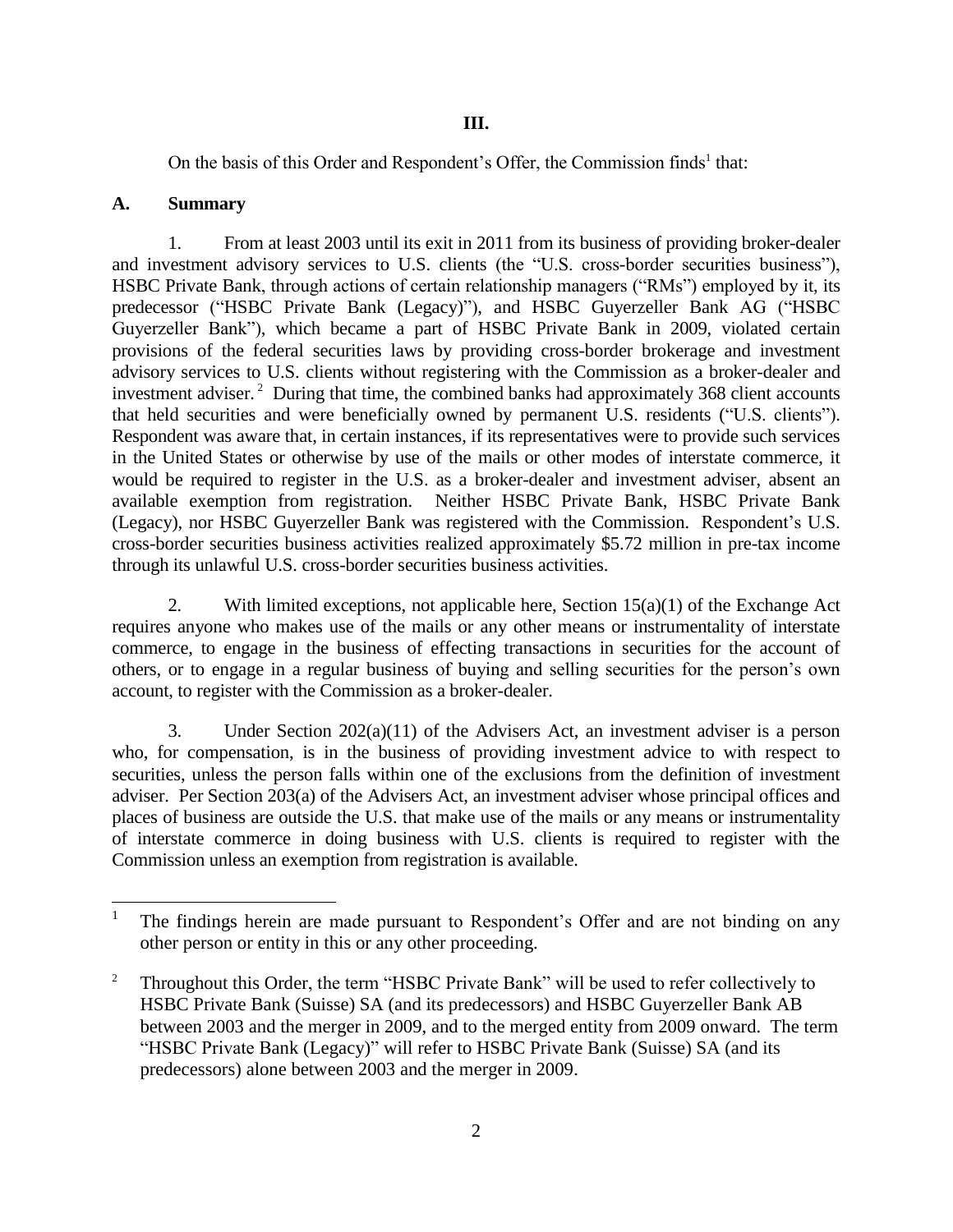4. Certain HSBC Private Bank RMs, among other things, traveled to the United States to solicit new clients and/or service existing clients by providing investment advice and by soliciting or attempting to solicit securities transactions. These activities required HSBC Private Bank to register with the Commission, and it did not do so.

5. HSBC Private Bank understood that there was a risk of violating the federal securities laws by providing broker-dealer and investment advisory services to U.S. clients without being registered with the Commission, and took certain measures to manage and mitigate the risk that prohibited broker-dealer and investment advisory services might be provided to U.S. clients. However, HSBC Private Bank did not effectively implement these measures and did not sufficiently monitor the U.S. cross-border securities business. As a result, HSBC Private Bank violated its policies and the federal securities laws.

6. In 2010, HSBC Private Bank determined to end its U.S. cross-border securities business. In 2011, it developed a procedure for exiting the business, and put a team in place to implement the procedure. Respondent began to exit the business in May 2011. Nearly all of its U.S. client accounts were closed or transferred by the end of 2011.

7. Because certain of its RMs provided broker-dealer and investment advisory services in the United States at a time when neither HSBC Private Bank, HSBC Private Bank (Legacy), nor HSBC Guyerzeller Bank was registered with the Commission as a broker-dealer or investment adviser, Respondent willfully<sup>3</sup> violated Exchange Act Section 15(a) and Advisers Act Section 203(a).

# **B. Respondent**

8. HSBC Private Bank (Suisse) SA is a corporation incorporated and domiciled in Switzerland.<sup>4</sup> HSBC Guyerzeller Bank merged with HSBC Private Bank in 2009. Both HSBC Private Bank and HSBC Guyerzeller Bank had operations in Lugano, Geneva, and Zurich, Switzerland. From 2003 through 2008, the private banks were operated independently, and each had its own executive committee ("ExCo"). The banks were part of "Group Private Banking" ("GPB"), and were governed by a parent-level entity, HSBC Holdings plc ("HSBC Group"), a U.K.-based multinational financial services holding company that provides a broad range of services to individual and corporate clients through its operating subsidiaries.<sup>5</sup>

<sup>3</sup> <sup>3</sup> A willful violation of the securities laws means merely "'that the person charged with the duty knows what he is doing.'" *Wonsover v. SEC*, 205 F.3d 408, 414 (D.C. Cir. 2000) (quoting *Hughes v. SEC*, 174 F.2d 969, 977 (D.C. Cir. 1949)). There is no requirement that the actor "'also be aware that he is violating one of the Rules or Acts.'" *Id*. (quoting *Gearhart & Otis, Inc. v. SEC*, 348 F.2d 798, 803 (D.C. Cir. 1965)).

<sup>4</sup> Formerly HSBC Republic Bank (Suisse) SA.

<sup>&</sup>lt;sup>5</sup> All of HSBC Group's relevant policies and procedures govern employees of the private bank subsidiaries.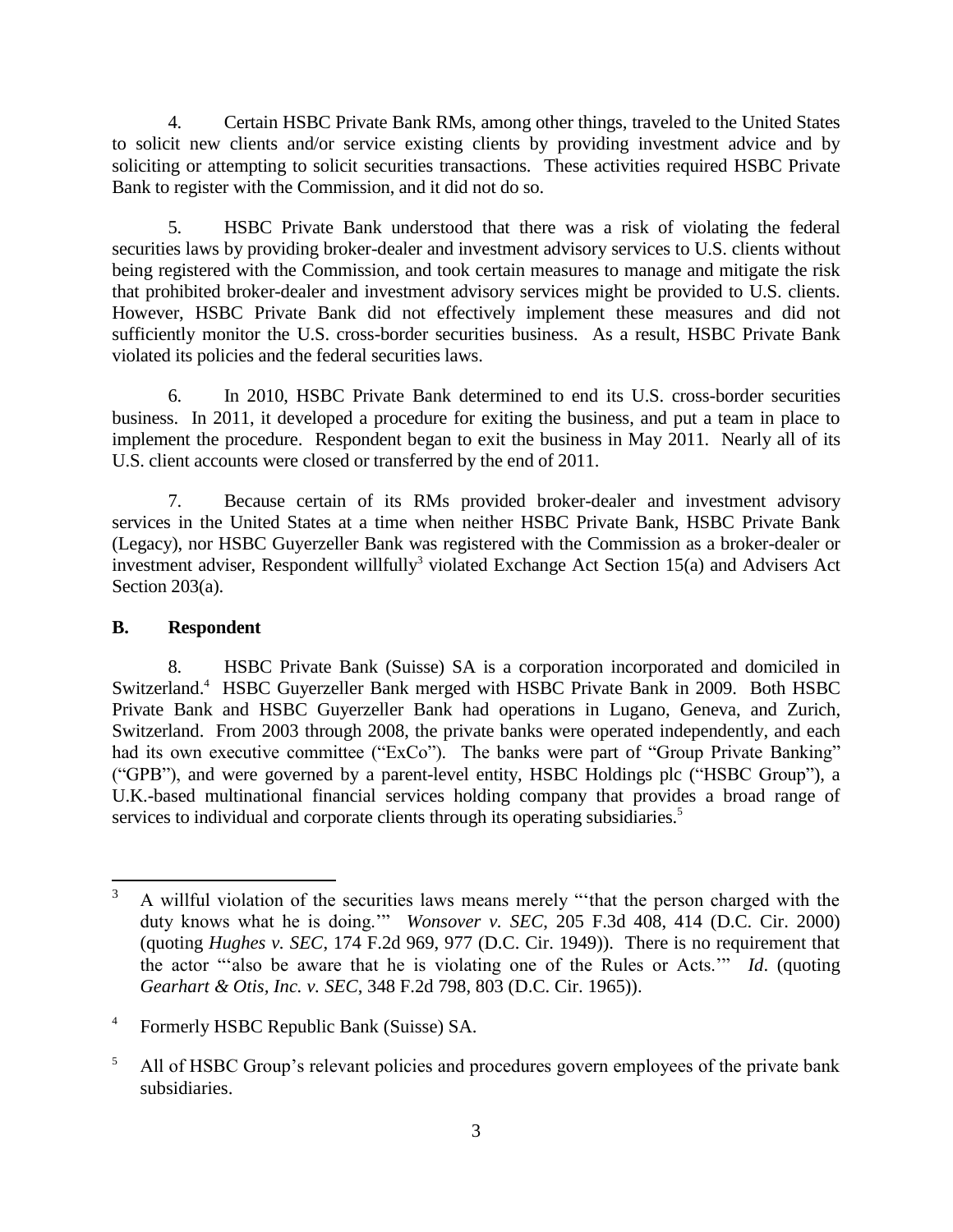### **C. Respondent's U.S. Cross-Border Securities Business**

9. During the period from at least 2003 through 2011, HSBC Private Bank, through actions of certain of its RMs, engaged in broker-dealer and investment adviser activities with U.S. clients. At various times during this period, among other things, HSBC Private Bank RMs solicited, established, and/or maintained brokerage and investment advisory accounts for U.S. clients; accepted and executed orders for securities transactions; solicited securities transactions; handled U.S. clients' funds and securities; provided account statements and other account information; and provided investment advice. These activities directly involved the use of the means or instrumentalities of interstate commerce, and consequently HSBC Private Bank was required to register under the federal securities laws. For these and other services provided to certain U.S. clients, HSBC Private Bank received transaction-based compensation or investment advisory fees.

10. Between 2003 and 2011, the combined banks maintained as many as 368 U.S. client accounts holding securities. The U.S. client accounts constituted as much as \$775 million in securities assets under management. These accounts were dispersed between HSBC Private Bank (Legacy) and HSBC Guyerzeller Bank. In 2003/2004, as many as 100 RMs serviced U.S. client accounts from desks in the banks' offices in Zurich, Geneva, and Lugano, Switzerland.

11. From at least 2003 to May 2011, Respondent continued to collect some brokerdealer commissions (or other remuneration based directly or indirectly on securities transactions) and investment advisory fees on U.S. client accounts. Altogether, between 2003 and 2011, the combined banks generated pre-tax income of approximately \$5.72 million through the use of U.S. jurisdiction means.

12. With respect to these accounts, RMs used a variety of the means or instrumentalities of interstate commerce to engage in the U.S. cross-border securities business without appropriate registration. For example, RMs traveled to the United States to meet with existing and/or prospective clients to provide investment advice and/or solicit securities transactions.

13. From 2003 through 2009, HSBC Private Bank RMs made more than 40 trips to the United States to meet with clients. These trips involved visits with approximately 20 U.S. clients, and the provision or solicitation of broker-dealer and/or investment advisory services.

14. In addition to traveling to the United States, RMs with U.S. clients also communicated securities-related information to their U.S. clients by means of interstate commerce while the clients were present in the United States, including through mails and e-mail. RMs provided investment advisory and broker-dealer services to these U.S. clients and made recommendations as to the merits of various types of investments.

## **D. Respondent Was Not Registered with the Commission to Provide Broker-Dealer or Investment Advisory Services to U.S. Clients**

15. The above-referenced activities were engaged in at a time during which Respondent was not registered as a broker-dealer under Exchange Act Section 15(a) or as an investment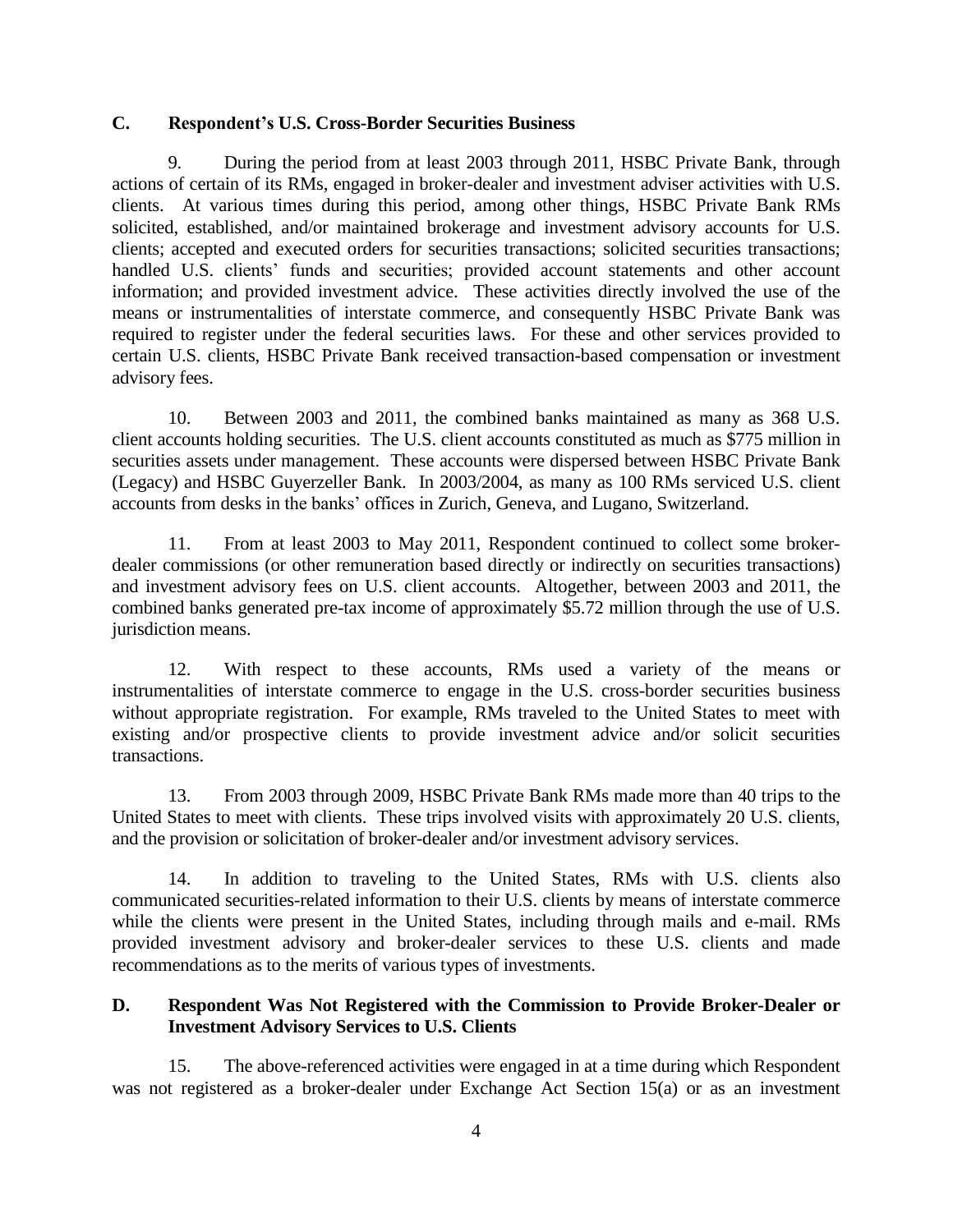adviser under Advisers Act Section 203(a), and was not exempted from registration as a brokerdealer or investment adviser.

# **E. Respondent Was Aware of the Broker-Dealer and Investment Adviser Registration Requirements**

16. As described in Sections F and G below, throughout the period in question, Respondent was aware of the broker-dealer and investment adviser registration requirements related to the provision of cross-border broker-dealer and investment advisory services to U.S. clients.

# **F. Efforts to Address the U.S. Cross-Border Securities Business at HSBC Private Bank (Legacy)**

17. Approximately 50 HSBC Private Bank (Legacy) RMs serviced U.S. clients with securities accounts on desks in Geneva, Zurich, and Lugano, Switzerland. Between 2003 and 2009 (when it merged with HSBC Guyerzeller Bank), HSBC Private Bank (Legacy) maintained as many as 193 U.S. client accounts holding securities. HSBC Private Bank (Legacy)'s U.S. client accounts held as much as \$366 million in securities assets.

18. In October 2003, in response to HSBC Private Bank (Legacy)'s request for advice, an outside law firm provided it with guidance regarding U.S. cross-border activities. In part as a result of this advice, the HSBC Private Bank (Legacy) ExCo decided to create a dedicated North American—or "NORAM" desk—to consolidate U.S. client accounts among a smaller number of RMs and service them in a compliant manner that would not violate the U.S. registration requirements. The establishment of NORAM, which operated from Switzerland, was announced internally on November 25, 2004. "This decision has been made so that the appropriate procedures, processes and controls can be put around these clients as they have unique. . . compliance requirements that need to be met." "All US resident clients are to be transferred to the NORAM Country Team by the end of 2004." This deadline was not met, in part because RMs did not want to lose clients by transferring them to NORAM.

19. In June 2005, Group Audit Private Banking, an internal audit group, announced an internal audit of HSBC Private Bank (Legacy). The audit was conducted between June 13 and July 15, 2005. The audit was completed, and a report circulated, in mid- to late July 2005. Although the report noted "good progress" in some areas since the previous audit in 2003, its general conclusion, as set forth in the Management Summary, was more negative, assessing levels of controls in HSBC Private Bank (Legacy)'s Front Office to be "below standard." Specifically, the portion of the report regarding NORAM concluded:

- GPB's cross-border marketing guidelines were not always respected. Investment instructions were being received from persons residing in the U.S. and executed.
- An HSBC Private Bank (Legacy) U.S. cross-border procedure was prepared in March 2004, and approved by its ExCo in March 2005; however, there is no evidence that this procedure was published to all RMs with U.S. clients.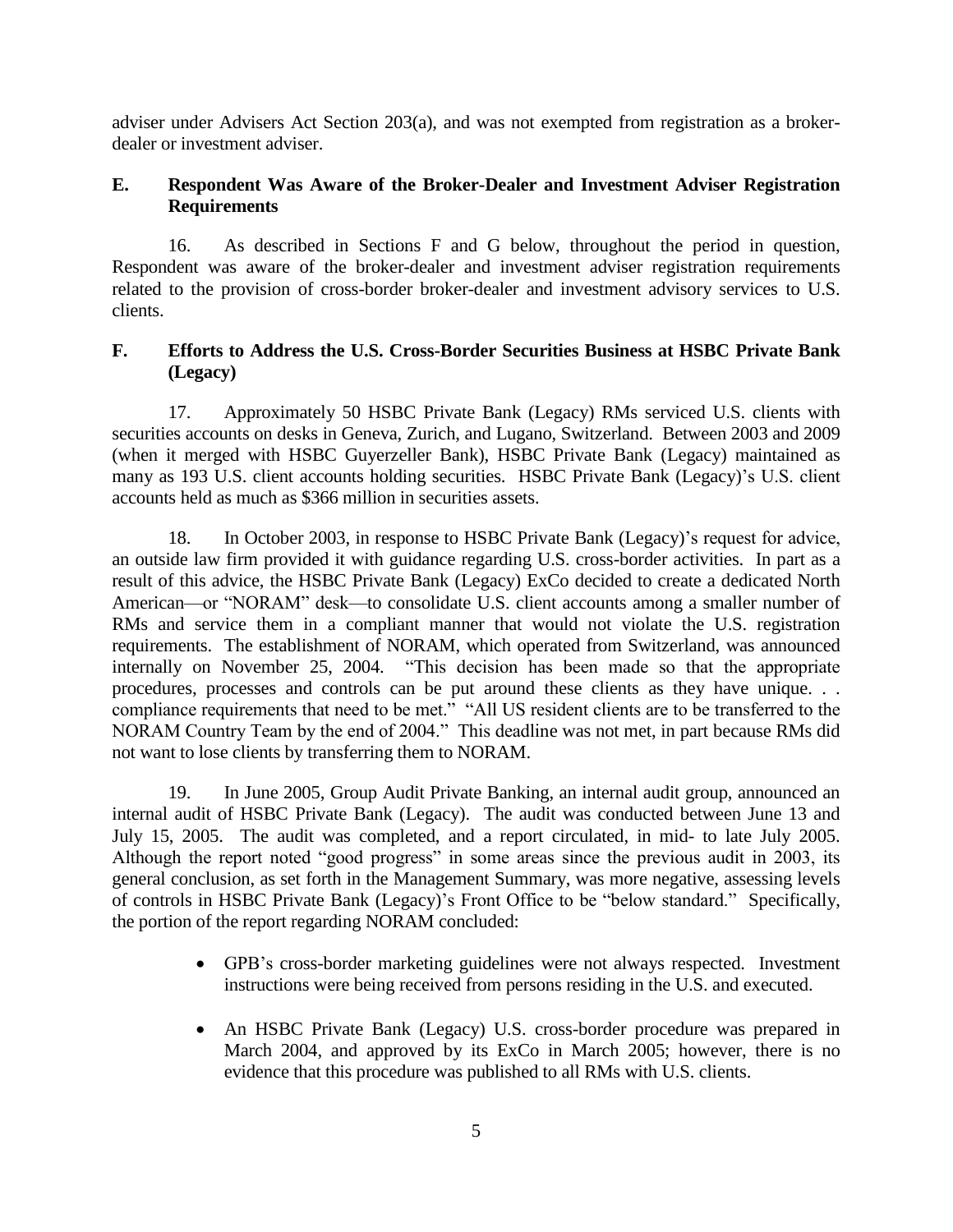U.S. client accounts were required to be transferred to NORAM by April 1, 2005, however, "55 accounts in Geneva and 21 accounts in Zurich still have not been transferred, out of which 14 are physical persons."

The report also identified deficiencies with travel reports and indicated that "hold mail controls are not being performed" for certain clients.

20. The head of HSBC Private Bank (Legacy) wrote a letter to the Audit Committee criticizing the audit, stating, among other things, that NORAM was new and could not be expected to complete the transfer of accounts in so short a timeframe. When the Audit Committee met, it affirmed its support for the internal audit results and process and directed management to do its utmost to ensure adherence with the rules.

21. HSBC Private Bank (Legacy) was slow to address the substantive deficiencies the internal audit identified. It took approximately eight months for HSBC Private Bank (Legacy) to finalize a cross-border policy. The policy was "broadcast" to all employees on March 29, 2006.

22. Nearly two years after the 2005 internal audit, and a year after the dissemination of the cross-border policy, HSBC Private Bank (Legacy)'s U.S. cross-border securities business was not fully compliant with the policy. An internal review undertaken by the Compliance department in April 2007 identified several deficiencies in HSBC Private Bank (Legacy)'s efforts to consolidate U.S. accounts in a compliant NORAM group. According to the report, "[w]ith respect to the U.S. policy, weaknesses were identified" in several areas, including:

- U.S. client accounts which had not been transferred to NORAM;
- Certain U.S. client accounts holding U.S. securities.
- Account opening forms had been signed inside the U.S.
- Mail was sent to clients in the U.S.

23. The internal audit report commented, "[s]ome of these weaknesses represent a major risk for HSBC Private Bank (Legacy) . . . [such as] when signing account opening forms in the US or when we provide Internet Banking Services to U.S. residents."

24. In response to the 2007 audit, and continuing into 2008, HSBC Private Bank (Legacy) undertook additional efforts to encourage compliance with U.S. securities rules. HSBC Private Bank (Legacy) introduced enhanced training for RMs in August 2007. In January 2008, HSBC Private Bank (Legacy) put in place additional procedures to scrutinize more carefully RM travel plans. HSBC Private Bank (Legacy) also modified its information system to preclude the possibility of certain securities sales in the accounts of certain U.S. clients. In October 2008, HSBC Private Bank (Legacy) issued and disseminated a revised U.S. policy referencing the SEC registration rules and stating that no new U.S. resident accounts would be opened and any exceptions would be limited to cash deposits.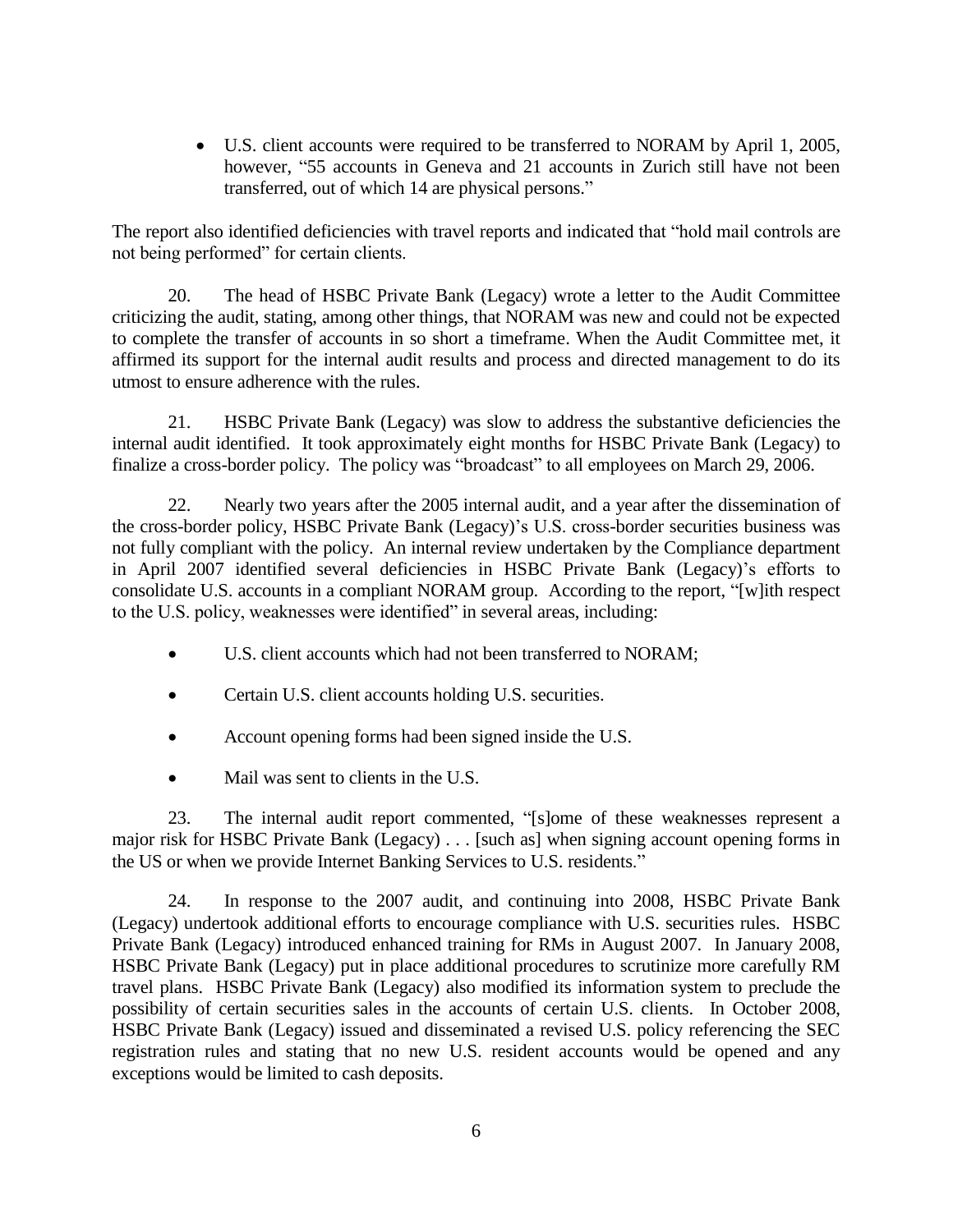25. Despite these efforts, progress in migrating these U.S. client accounts to NORAM and achieving full compliance remained slow through 2008. Ultimately, not all of the U.S. client accounts that were intended to be moved to the NORAM unit were, in fact, transferred. A reason for this was that RMs were reluctant to shift accounts to the NORAM business because they did not want to lose the accounts.

26. In 2008, HSBC Private Bank (Legacy) maintained 156 U.S. client accounts that held securities. These accounts contributed \$198 million to HSBC Private Bank (Legacy)'s securities assets under management.

### **G. Efforts to Address the U.S. Cross-Border Securities Business at HSBC Guyerzeller Bank**

27. Between 2003 and 2009, when it merged with HSBC Private Bank (Legacy), HSBC Guyerzeller Bank maintained as many as 176 U.S. client accounts holding securities. HSBC Guyerzeller Bank's U.S. client accounts held as much as \$461 million in securities assets. These U.S. client accounts were serviced by as many as 44 HSBC Guyerzeller Bank RMs on desks physically located in Geneva, Zurich, and Lugano, Switzerland.

28. In 2001, HSBC Group, made the decision to merge two smaller and recently acquired private banks—Credit Commercial de France and Handelsfinanz—into HSBC Guyerzeller Bank. Although HSBC Guyerzeller Bank had a pre-existing base of U.S. clients at the time, the merger sharply increased the number of U.S. clients. As a result of the merger and the influx of U.S. clients, HSBC Guyerzeller Bank engaged outside counsel from a law firm based in the United States to provide advice regarding servicing U.S. clients. A legal memorandum was provided in response to this request for advice, but it does not appear to have been distributed to HSBC Guyerzeller Bank's RMs.

29. On May 2, 2003, in an attempt to provide advice to HSBC Guyerzeller Bank's RMs that was consistent with the advice he obtained from the outside law firm, HSBC Guyerzeller Bank's director of compliance sent a memorandum to all RMs in the Lugano and Geneva offices warning RMs: "No solicitation of clients and/or marketing activities in the US."

30. On January 14, 2004, the HSBC Guyerzeller Bank ExCo held a meeting that discussed proposed guidelines for servicing U.S. client accounts. The meeting minutes recite the ExCo's understanding of U.S. legal requirements: "US legislation forbids foreign entities from providing investment advice to U.S. residents over the phone, by mail, by fax, or by email if that foreign entity is not registered with the SEC." The ExCo decided (a) to stop opening accounts for U.S. clients, and (b) "in order [to] reduce the potential legal risk . . . to the bank," to close each U.S. client account with a balance of under \$750,000, unless it was related to a larger client group.

31. On January 30, 2004, a thorough summary of the ExCo's decisions (at the January 14, 2004 meeting and at a subsequent meeting) was circulated to all RMs. In addition to reflecting the decisions above, it also provided more extensive guidance on how to service U.S. client accounts in a compliant manner, including restrictions on communications and travel.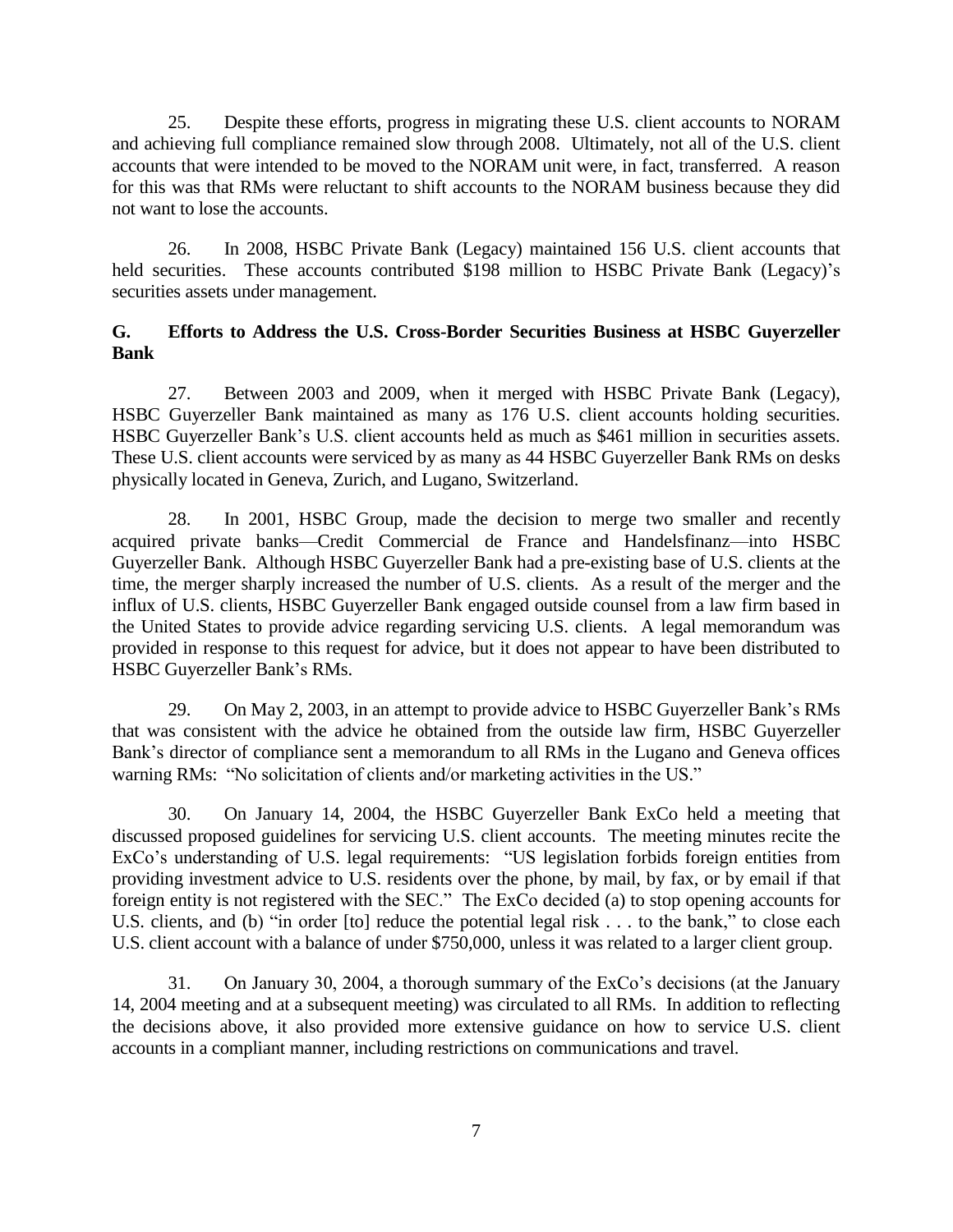32. On December 15, 2004, the HSBC Guyerzeller Bank's ExCo received an update regarding the "streamlining of the US client base," which referred to closing certain categories of U.S. client accounts. HSBC Guyerzeller Bank planned to preserve the 14 most valuable client relationships, while eliminating other U.S. accounts. The ExCo believed that this plan would enable them to service the "Group of 14" U.S. client accounts within the "private adviser" exemption from the Investment Advisers Act's registration requirements.<sup>6</sup> The HSBC Guyerzeller Bank's ExCo set a target completion date for the plan of June 2005. The June 2005 deadline was not met, in part because RMs did not want to close their clients' accounts.

33. On January 29, 2007, a HSBC Guyerzeller Bank executive emailed the Compliance director regarding a number of U.S. client accounts that should have been closed. The email attached an updated list of "all relationships which were supposed to be closed 2 years ago but still remain at the bank." The executive continued, "we still see a fair number of relationships where there is a regular contact from and to the US, where regular mail is sent." The executive asked, "In order to reduce our exposure there may I ask you to remind these [RMs] to finally close these relationships and fast?"

34. Progress was slow. Nearly two years later, on December 10, 2008, the HSBC Guyerzeller Bank ExCo held a meeting that included a report "regarding the review of client relationships with US persons." This review revealed that U.S. accounts that were expected to be closed were still open.

# **H. Merger of HSBC Private Bank (Legacy) and HSBC Guyerzeller Bank and the Exit from the U.S. Cross-Border Business**

35. In 2008, HSBC Group made plans to merge HSBC Private Bank (Legacy) and HSBC Guyerzeller Bank into a single entity, which would be referred to as HSBC Private Bank.

36. In July 2008, amidst a well-publicized civil and criminal investigation of UBS AG ("UBS"), a large Switzerland-based multinational financial services company, arising from UBS's provision of cross-border banking, broker-dealer and investment advisory services to U.S. clients, UBS formally announced that it would cease providing banking services to U.S. clients through its non-U.S. regulated entities. In 2008, as the UBS investigation became public, HSBC Private Bank and HSBC Guyerzeller Bank took steps to avoid accepting new U.S. clients from UBS. HSBC Private Bank and HSBC Guyerzeller Bank had policies restricting the opening of accounts for any new U.S. clients. In addition, on January 9, 2009, HSBC Private Bank management sent a broadly-distributed email stating, "UBS is closing approximately 19,000 accounts for US persons

 $\overline{a}$ 

 $6$  Under the "private adviser" exemption, as previously set forth in Section 203(b)(3) of the Investment Advisers Act of 1940, advisers with a small number of clients were exempt from the registration requirements of the IAA. Section 203(b)(3) provided that "[registration is not required for] any investment adviser who during the course of the preceding twelve months has had fewer than fifteen clients and who neither holds himself out generally to the public as an investment adviser nor acts as an investment adviser to any investment company registered under title I of this Act." The Dodd-Frank Act eliminated this private adviser exemption. *See* 15 U.S.C. § 80b-3.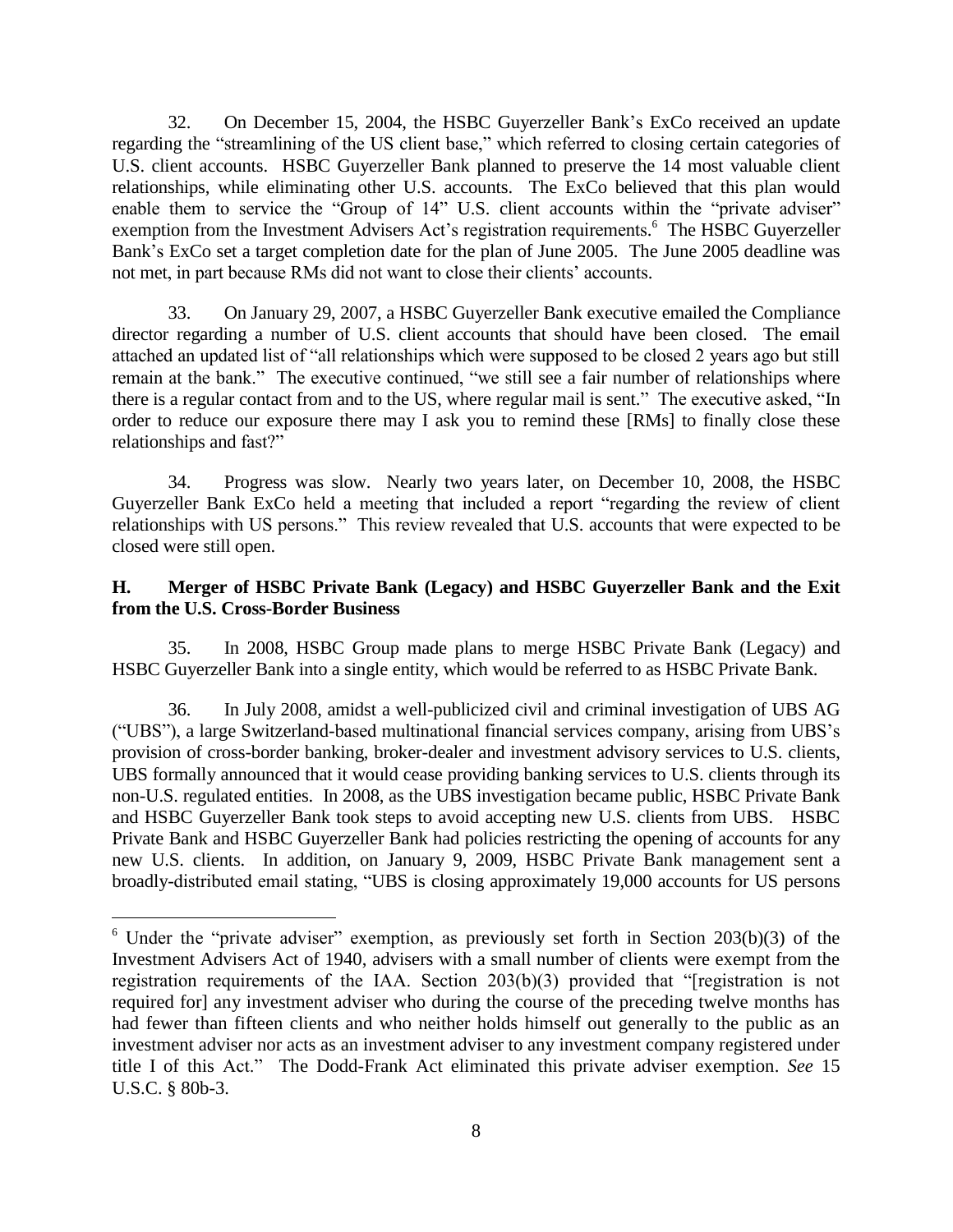and residents as part of an agreement with US authorities. The accounts are described as undeclared for US tax purposes. Please advise your business that accounts should not be opened for US persons and residents that are closing accounts at UBS (source of funds). Moreover, RMs that handle accounts for US persons and residents should not accept funds from UBS into the existing accounts . . . ."

37. On February 10, 2009, the HSBC Private Bank ExCo determined to exit part of the U.S. market. Due to the "additional regulatory burden associated with the maintenance of U.S. clients, the HSBC Private Bank ExCo has taken strategic decisions designed to mitigate the risk of accidental breach of regulations and to reflect more accurately the cost of providing banking services to U.S. clients." HSBC Private Bank ExCo decided to close all accounts of US clients that (1) had not signed a W-9 form; or (2) had assets under management of under \$1 million. Accounts of U.S. clients with a W-9 and assets under management of over \$1 million were not required to be closed under this policy.

38. In December 2010, the GPB executive committee decided to exit the U.S. client business entirely. From then until the end of May 2011, GPB developed a revised U.S. clients policy, established a process for closing U.S. client accounts, and established an account closing team to implement the new process.

39. HSBC Private Bank began to exit the business in May 2011. Pursuant to the process that had been developed, RMs were not involved in closing their clients' accounts. HSBC Private Bank did not charge U.S. clients any brokerage or investment advisory fees associated with closing their accounts.

40. By the end of 2011, nearly all of HSBC Private Bank's U.S. client accounts were closed. As of July 2014, all known U.S. client accounts with securities that could be closed (consistent with Swiss legal obligations) had been closed.

### **I. Violations**

41. As a result of the conduct described above, Respondent willfully violated Exchange Act Section 15(a) and Advisers Act Section 203(a).

#### **IV.**

In view of the foregoing, the Commission deems it appropriate and in the public interest to impose the sanctions agreed to in Respondent's Offer.

Accordingly, pursuant to Sections 15(b)(6) and 21C of the Exchange Act and Sections 203(e) and (k) of the Advisers Act, it is hereby ORDERED that:

A. Respondent is censured;

B. Respondent cease-and-desist from committing or causing any violations and any future violations of Section 15(a) of the Exchange Act or Section 203(a) of the Advisers Act; and